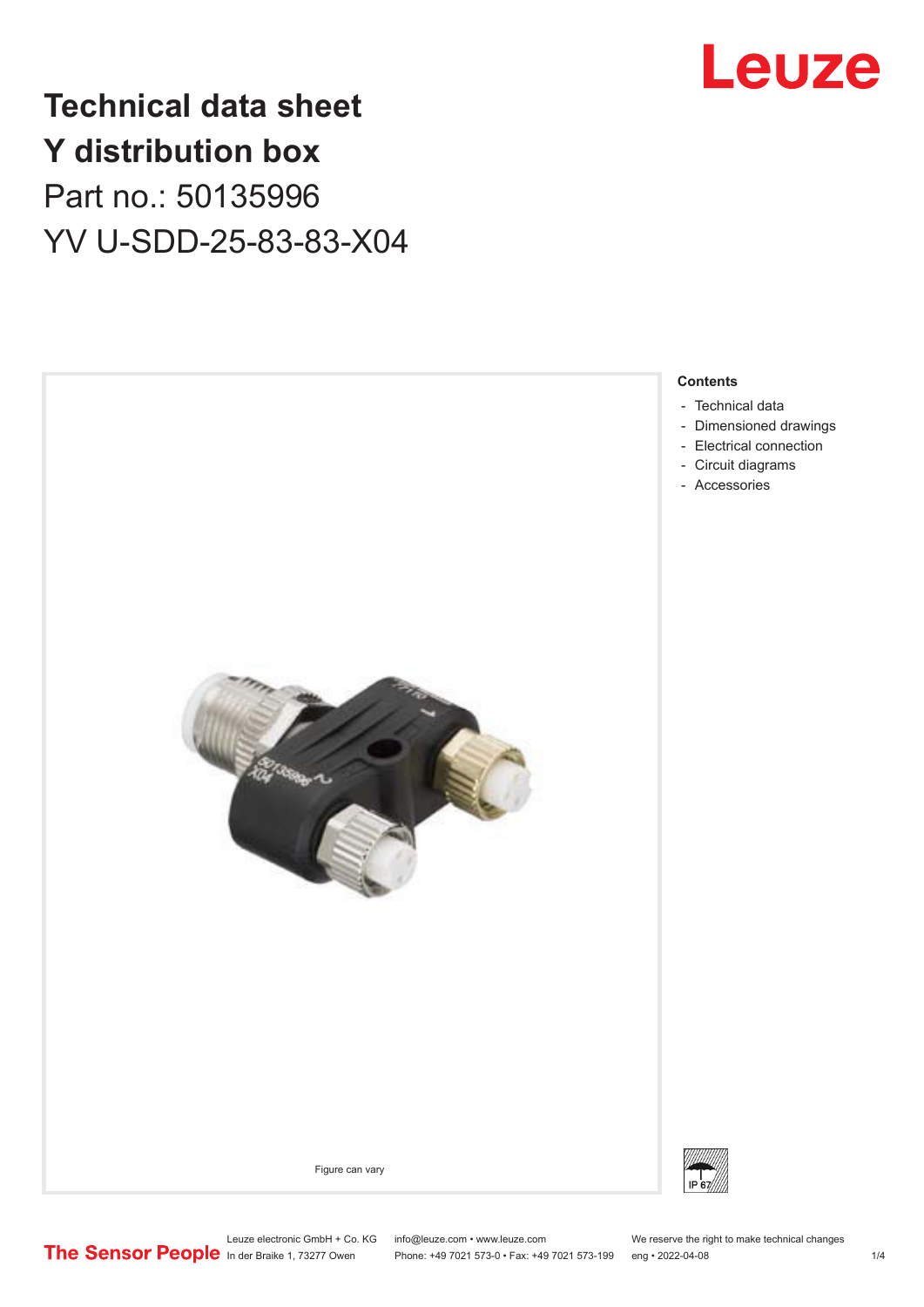## <span id="page-1-0"></span>**Technical data**

# Leuze

#### **Connection**

| <b>Number of connections</b> | 3 Piece(s)      |
|------------------------------|-----------------|
| <b>Connection 1</b>          |                 |
| <b>Type of connection</b>    | Connector       |
| <b>Thread size</b>           | M <sub>8</sub>  |
| <b>Type</b>                  | Female          |
| No. of pins                  | 3-pin           |
| Encoding                     | A-coded         |
| Version                      | Axial           |
|                              |                 |
| <b>Connection 2</b>          |                 |
| <b>Type of connection</b>    | Connector       |
| <b>Thread size</b>           | M <sub>8</sub>  |
| <b>Type</b>                  | Female          |
| No. of pins                  | 3-pin           |
| Encoding                     | A-coded         |
| Version                      | Axial           |
|                              |                 |
| <b>Connection 3</b>          |                 |
| <b>Type of connection</b>    | Connector       |
| <b>Thread size</b>           | M <sub>12</sub> |
| <b>Type</b>                  | Male            |
| No. of pins                  | $5 - pin$       |
| Encoding                     | A-coded         |
| Version                      | Axial           |
|                              |                 |
| <b>Cable properties</b>      |                 |
| <b>Shielded</b>              | <b>No</b>       |
|                              |                 |

| <b>Mechanical data</b>         |                   |  |  |  |
|--------------------------------|-------------------|--|--|--|
| Design                         | Cubic             |  |  |  |
| Dimension (W x H x L)          | 33.5 mm x 15.8 mm |  |  |  |
| <b>Width across flats</b>      | $13 \text{ mm}$   |  |  |  |
| Length                         | 40.4 mm           |  |  |  |
| <b>Material</b>                | PUR               |  |  |  |
| <b>Environmental data</b>      |                   |  |  |  |
| Ambient temperature, operation | $-2585 °C$        |  |  |  |
| <b>Certifications</b>          |                   |  |  |  |
| Degree of protection           | IP 67             |  |  |  |
| <b>Classification</b>          |                   |  |  |  |
| <b>Customs tariff number</b>   | 85366990          |  |  |  |
| <b>ECLASS 5.1.4</b>            | 27279201          |  |  |  |
| <b>ECLASS 8.0</b>              | 27440104          |  |  |  |
| <b>ECLASS 9.0</b>              | 27069190          |  |  |  |
| ECLASS 10.0                    | 27440111          |  |  |  |
| ECLASS 11.0                    | 27440111          |  |  |  |
| <b>ECLASS 12.0</b>             | 27440111          |  |  |  |
| <b>ETIM 5.0</b>                | EC002498          |  |  |  |
| <b>ETIM 6.0</b>                | EC002925          |  |  |  |
| <b>ETIM 7.0</b>                | EC002925          |  |  |  |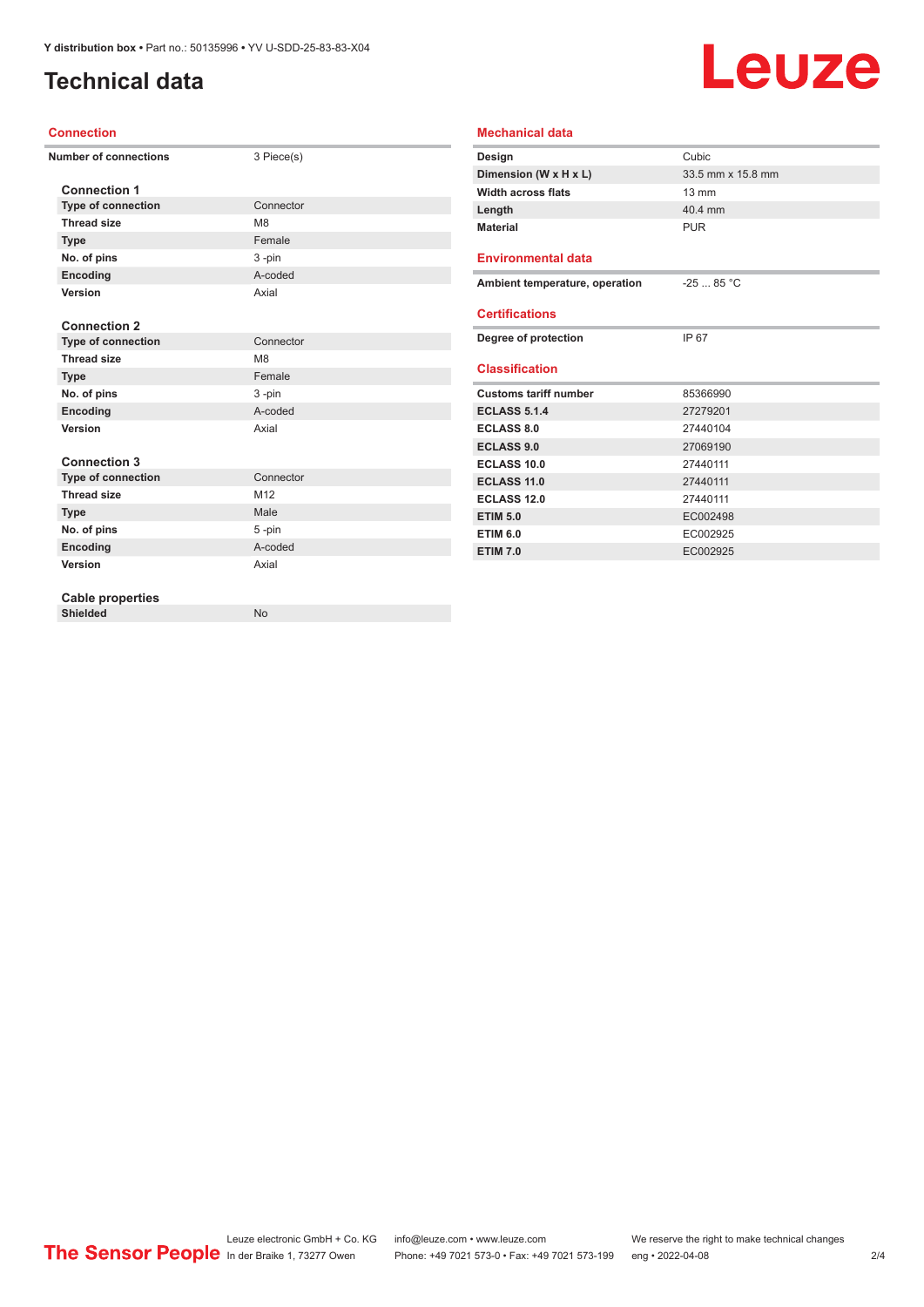<span id="page-2-0"></span>**Y distribution box •** Part no.: 50135996 **•** YV U-SDD-25-83-83-X04

### **Dimensioned drawings**

All dimensions in millimeters









## **Electrical connection**

#### **Connection 1**

| Type of connection | Connector      |
|--------------------|----------------|
| <b>Thread size</b> | M <sub>8</sub> |
| <b>Type</b>        | Female         |
| No. of pins        | $3 - pin$      |
| Encoding           | A-coded        |
| Version            | Axial          |

#### **Connection 2**

| Type of connection | Connector |
|--------------------|-----------|
| <b>Thread size</b> | M8        |
| <b>Type</b>        | Female    |
| No. of pins        | $3 - pin$ |
| Encoding           | A-coded   |
| Version            | Axial     |